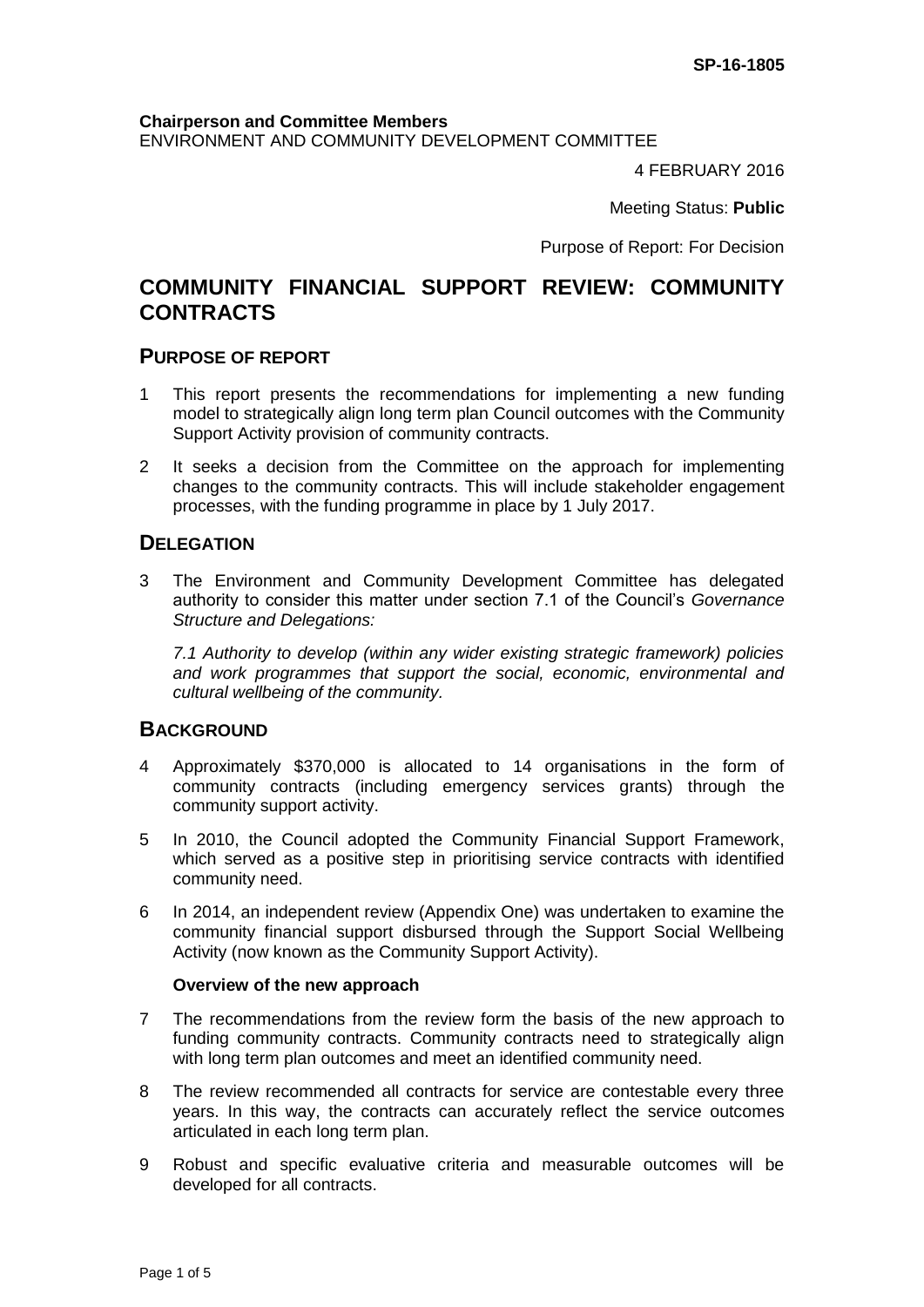- 10 Programme briefs will inform the procurement and contract development process for the new contestable 3 year contracts starting from July 2017. This will increase transparency and uniform processes for awarding contract funding. Each brief will contain detailed monitoring and reporting requirements that link with Council Outcomes.
- 11 Council will liaise with community organisations in collaboratively determining what level of Council support might be required to ensure that community projects meet their activity performance outcomes.

# **ISSUES AND OPTIONS**

### **Overview of the options**

- 12 The purpose of local government is to 'meet the current and future needs of communities for good-quality infrastructure, local public services, and performance of regulatory functions in a way that is most cost effective for households and businesses' [clause 10(1)(b) of the Local Government Act 2002]. In so doing, Council must take a sustainable development approach, taking into account the social, economic, and cultural interests of people and communities.
- 13 There are two community funding investment models to consider:

### Option A: Status quo

Council continues to operate within the existing funding structure and processes.

#### Option B: Outcome focused funding

Council initiates outcome focused funding strategically aligned with the Long term plan Council Outcomes.

# Option A: Status Quo

- 14 Advantages
	- Existing contract holders continue to receive the same level of funding
	- Administrative processes remain the same

#### 15 Disadvantages

- Lack of connectedness to Long term plan outcomes
- Funding processes are not considerate of the Local Government Amendment Act 2012 [clause 10(1)(b)]
- Continued dependence on Council funding
- Difficult to evaluate the impact and effectiveness of the contracted services
- Lack of available funds to be responsive to emergent community needs
- Lack of transparency and contestability
- Lack of detailed monitoring and reporting
- Inability to be responsive to opportunities for new and innovative solution focused service delivery
- Increase risk of contract holders developing a sense of entitlement to continued Council funding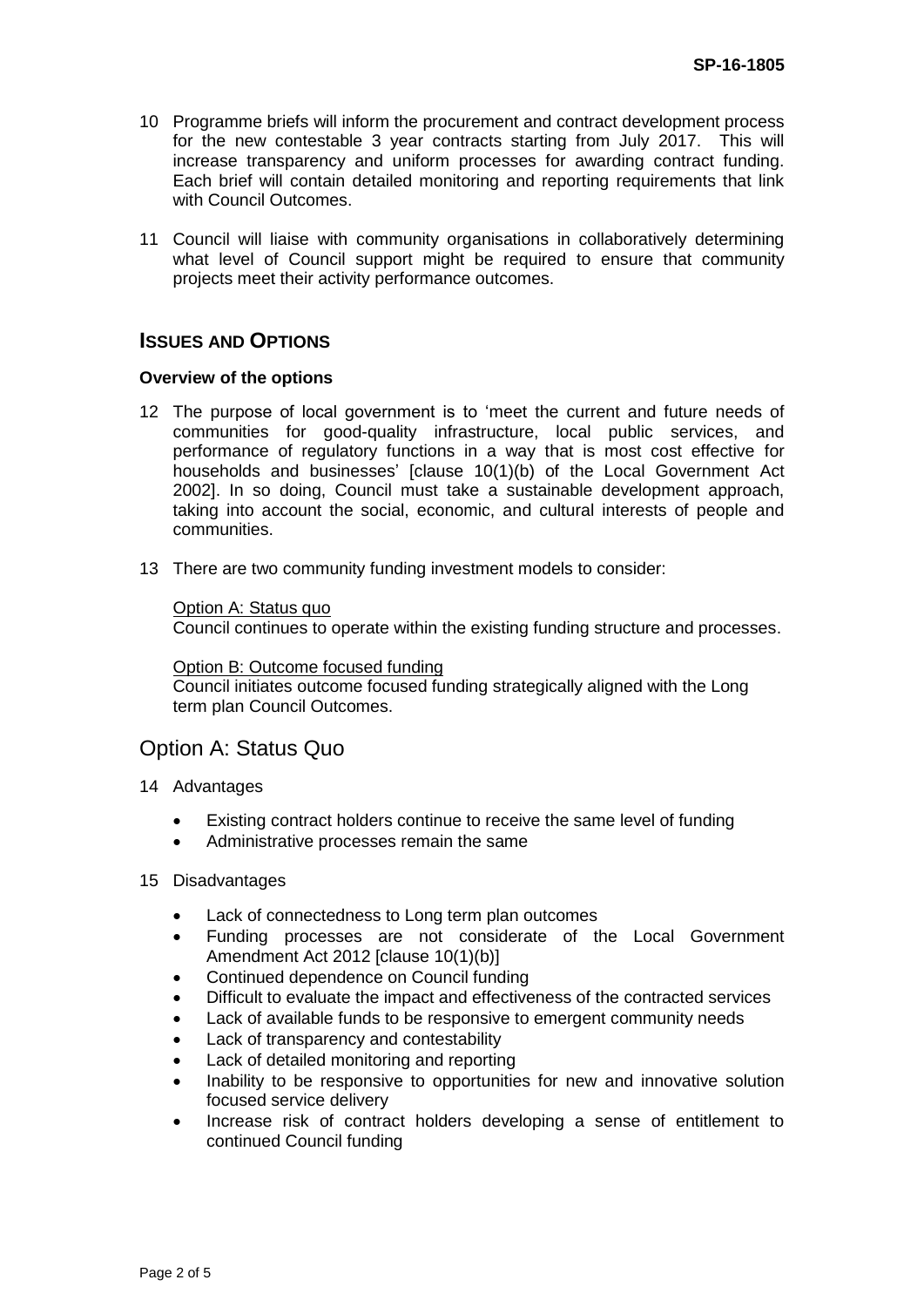# Option B: Outcome focused funding

- 16 Advantages
	- Strategic alignment with Long term plan Council outcomes
	- Council's expectations and reporting outcomes are clear and achievable
	- Community organisations receive appropriate levels of Council support in meeting reporting and monitoring expectations
	- The measurable outcomes can be measured
	- Transparency and contestability for community funding investment
	- Opportunities for new initiatives can be explored
	- Council can be responsive to emergent community needs
	- Funding will be available for seeding programmes and 3-year projects
	- Council can support organisations in becoming more sustainable

## 17 Disadvantages

- Some organisations may not favour contestability of programme funding
- Some desirable programmes of service may not align with long term plan Council outcomes
- 18 As an interim measure, council staff will extend current community contracts until 30 June 2017. This would enable a seamless transition from the existing model to a new outcomes focussed funding model. An extension would provide security for current contract holders while officers implement the new funding model.

# **CONSIDERATIONS**

# Policy considerations

19 In 2010, the Council adopted the Community Financial Support Framework. The new funding model will replace this existing financial support framework.

# Legal considerations

20 There are no legal considerations.

# Financial considerations

21 The provision for community contracts is unchanged; \$370,000 per annum (plus CPI) is available under the Community Support Activity in the Long term Plan 2015-35.

# Tāngata whenua considerations

22 Representation from Te Whakaminenga o Kāpiti will be sought during stakeholder engagement processes.

# **SIGNIFICANCE AND ENGAGEMENT**

Degree of significance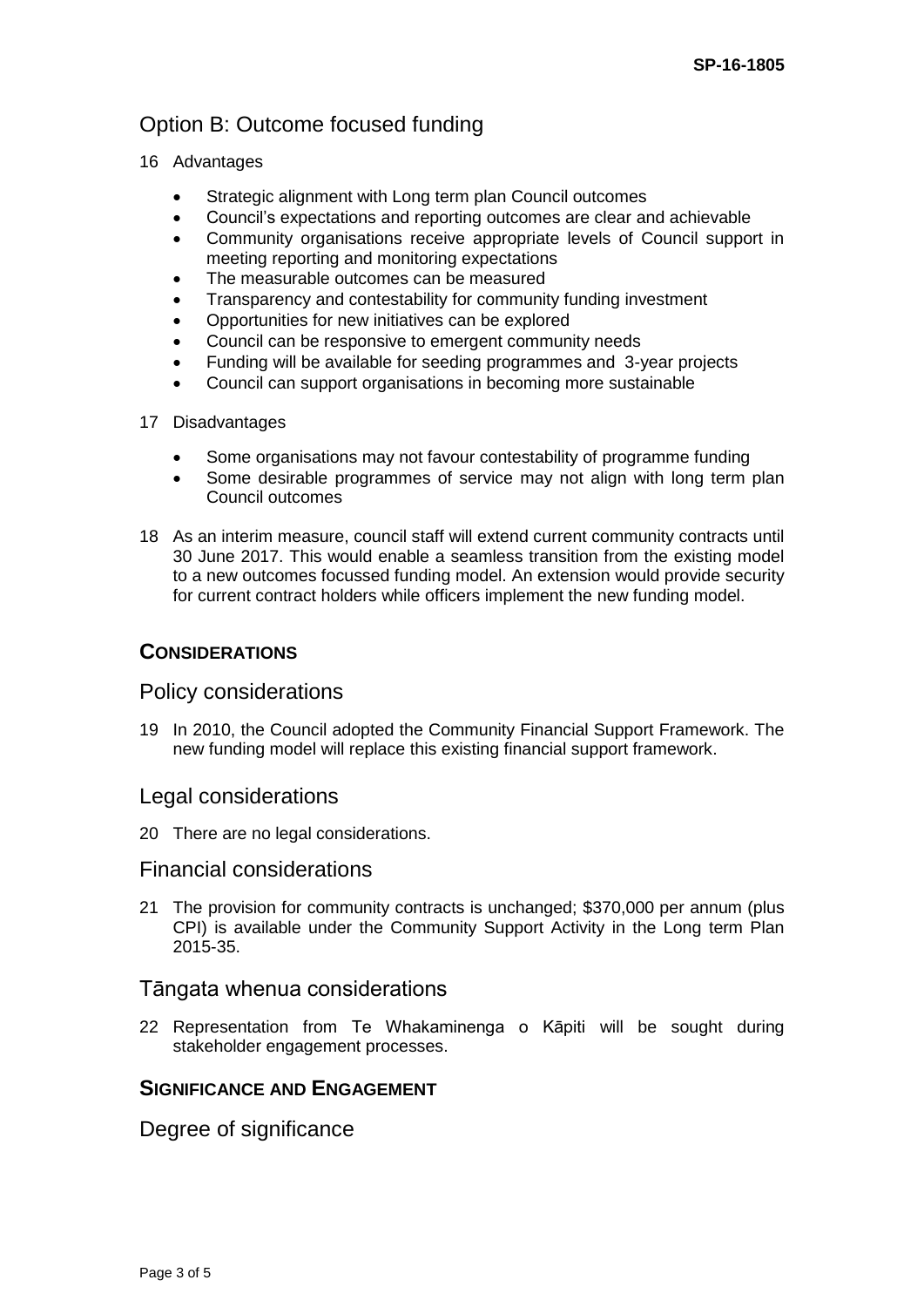23 This matter has a moderate degree of significance under Council policy. This is related to the public interest in the project and previous community concerns.

## Consultation already undertaken

24 Consultation with regard to Council outcomes was undertaken as part of the 2015-2018 long term plan public consultation process.

## Engagement planning

- 25 An engagement plan will focus on advising existing contract holders and other community organisations about the new funding model.
- 26 Community engagement will be undertaken via workshops, where community organisations will be invited to discuss their strategic organisational goals in relation to long term plan Council outcomes.
- 27 Further discussions with community organisations will be undertaken to explore the likely reporting and monitoring requirements associated with each contestable project.

## **Publicity**

28 A communications plan will be developed to manage the next stages of the project.

# **RECOMMENDATIONS**

- 29 That the Environment and Community Development Committee approves the recommendation of Option B: Outcome Focused Funding as the community funding investment model, that:
	- a) allows programme funding to align with long term plan Council outcomes;
	- b) funding priority for contracts is determined via a transparent and objective evaluative process;
	- c) Council support is offered to contract holders to guide the successful delivery of reporting against Long term plan Council outcomes.
- 30 That the Environment and Community Development Committee approves the option preferred by staff, which is to, extend current community contracts until 30 June 2017 to align with the new funding programme that will be in place on 1 July 2017.

| Report prepared by                                     | <b>Approved for submission</b>                    | <b>Approved for submission</b>                              |
|--------------------------------------------------------|---------------------------------------------------|-------------------------------------------------------------|
| <b>Claire Rewi</b>                                     | Wayne Maxwell                                     | Kevin Black                                                 |
| <b>Programme Advisor</b><br><b>Design and Delivery</b> | <b>Group Manager</b><br><b>Corporate Services</b> | <b>Acting Group Manager</b><br><b>Strategy and Planning</b> |